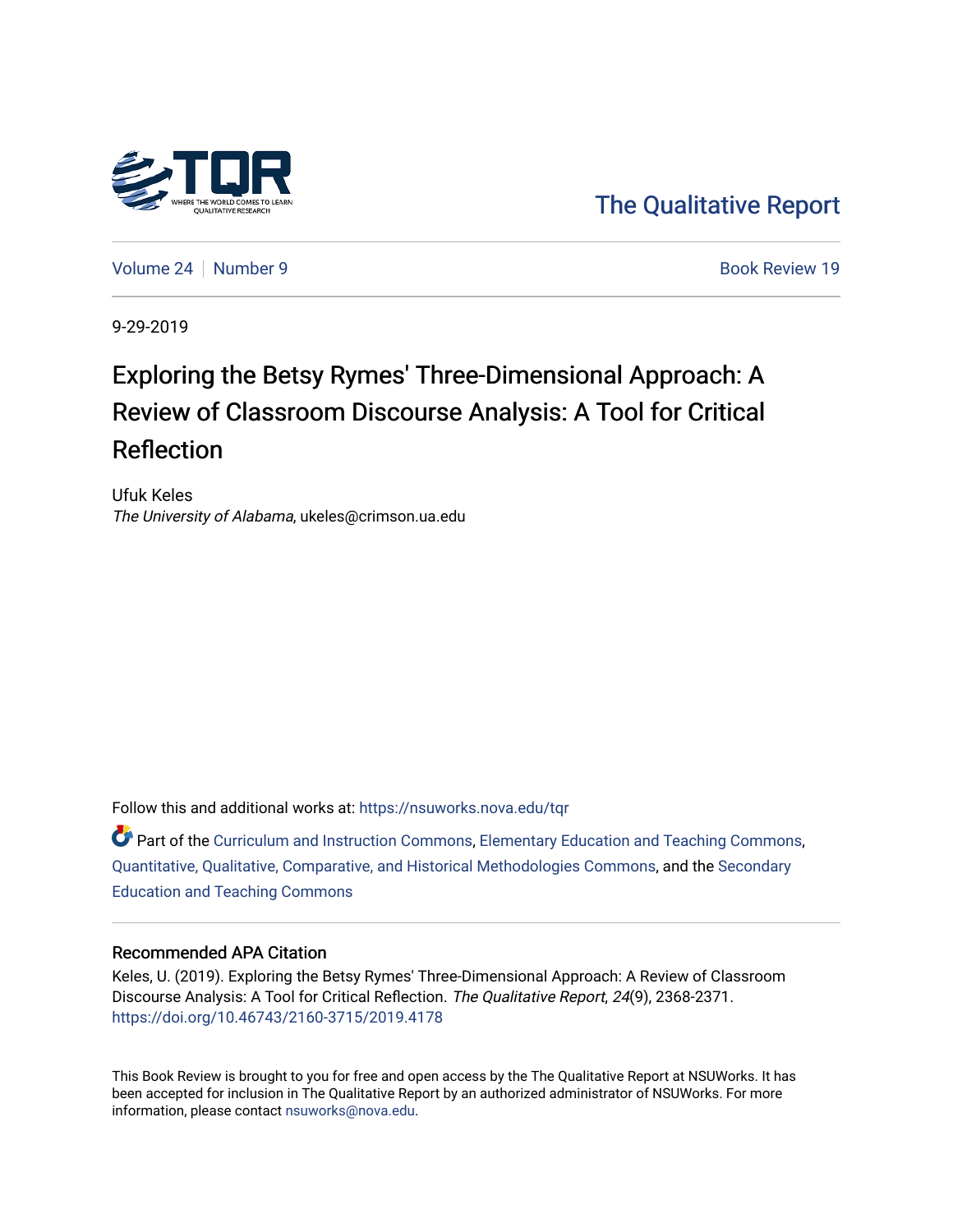# **Qualitative Research Graduate Certificate** Indulge in Culture Exclusively Online . 18 Credits **LEARN MORE**

### Exploring the Betsy Rymes' Three-Dimensional Approach: A Review of Classroom Discourse Analysis: A Tool for Critical Reflection

#### Abstract

This book review examines the 2nd edition of Betsy Rymes' Classroom Discourse Analysis: A Tool for Critical Reflection. It includes an outline of each chapter's content, discusses the several distinctive features of the book, and its possible contribution to educational research from a practitioner's point of view. The book has nine chapters. The first four chapters first introduce the readers to basic concepts of discourse analysis within a three-dimensional approach, and then provides techniques and strategies for recording, viewing, transcribing and analyzing classroom talk through examples, activities, and questions. From Chapter V to VIII, Rymes focuses on particular resources utilized in classroom discourse such as turn taking, contextualization, storytelling and framing. Chapter IX revisits the three dimensions of classroom discourse and discusses how such a perspective may be integrated in teaching practice with an understanding of individual communicative repertoire. Overall, the book is a how-to-book for in-service teachers who would like to resolve issues of communication in their classrooms, and develop their interaction with their students.

#### Keywords

Classroom Discourse Analysis, Critical Discourse Analysis, Educational Research, Qualitative Research

#### Creative Commons License



This work is licensed under a [Creative Commons Attribution-Noncommercial-Share Alike 4.0 International](https://creativecommons.org/licenses/by-nc-sa/4.0/)  [License](https://creativecommons.org/licenses/by-nc-sa/4.0/).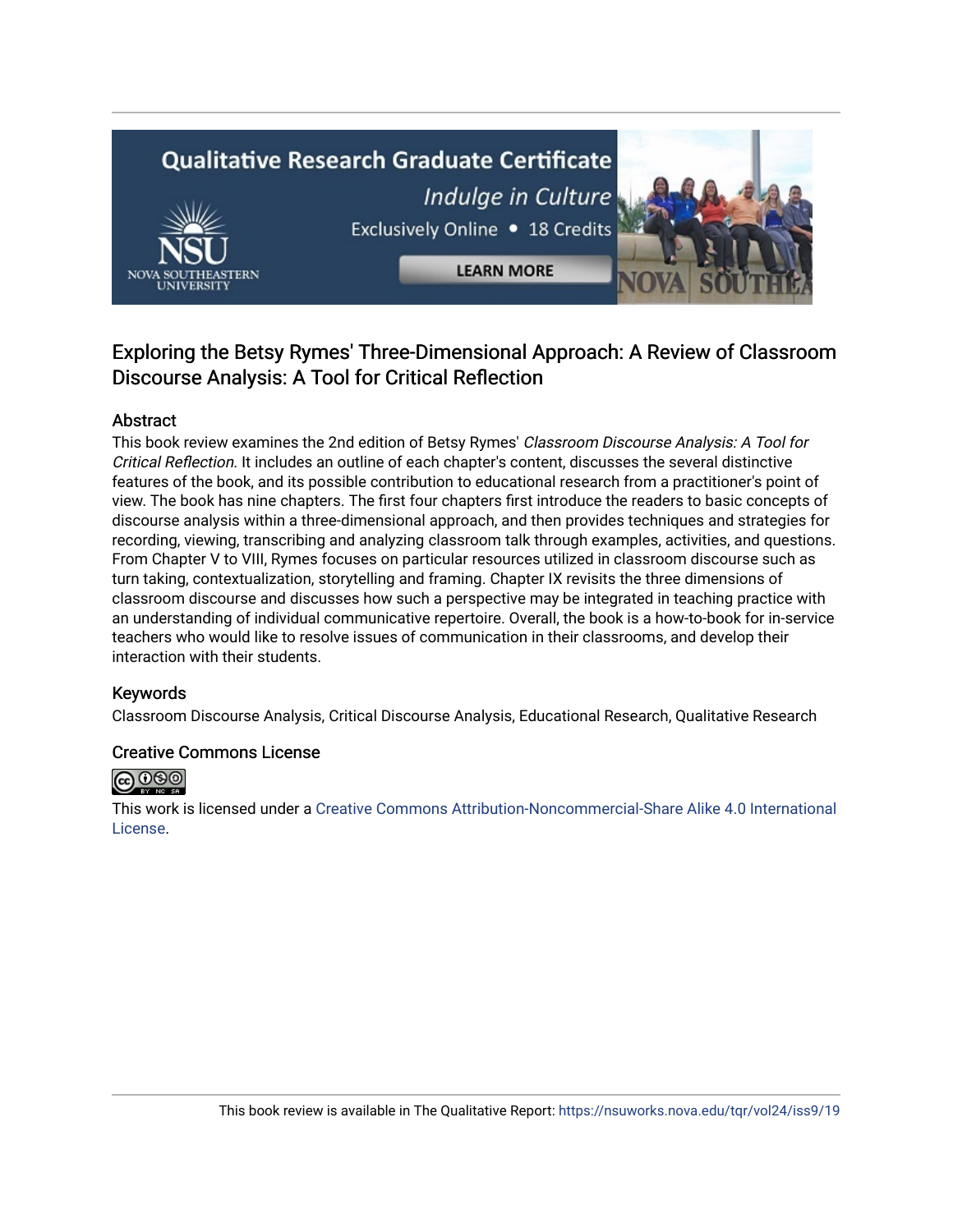

## **Exploring the Betsy Rymes' Three-Dimensional Approach: A Review of** *Classroom Discourse Analysis: A Tool for Critical Reflection*

Ufuk Keles The University of Alabama, Tuscaloosa, Alabama, USA

*In this book review I examine the 2nd edition of Betsy Rymes' Classroom Discourse Analysis: A Tool for Critical Reflection. It includes an outline of each chapter's content, discusses the several distinctive features of the book, and its possible contribution to educational research from a practitioner's point of view. The book has nine chapters. The first four chapters first introduce the readers to basic concepts of discourse analysis within a three-dimensional approach, and then provides techniques and strategies for recording, viewing, transcribing and analyzing classroom talk through examples, activities, and questions. From Chapter V to VIII, Rymes focuses on particular resources utilized in classroom discourse such as turn taking, contextualization, storytelling and framing. Chapter IX revisits the three dimensions of classroom discourse and discusses how such a perspective may be integrated in teaching practice with an understanding of individual communicative repertoire. Overall, the book is a how-to-book for in-service teachers who would like to resolve issues of communication in their classrooms and develop their interaction with their students. Keywords: Classroom Discourse Analysis, Critical Discourse Analysis, Educational Research, Qualitative Research*

This book is the second edition of Betsy Rymes' work, which was published in 2009. In this new edition of *Classroom Discourse Analysis: A Tool for Critical Reflection*, Betsy Rymes extends her theoretical understanding of critical discourse analysis (CDA) and continues to use it as a tool for research within classroom walls. The book's primary purpose is to equip teachers with a three-dimensional critical discourse analysis perspective so that they may review their own teaching practice and enhance their interaction with their students.

According to Rymes, teachers need to analyze classroom talk in a triadic way by paying attention to social and interactional contexts along with individual agency. All of these three dimensions (re)shape and are (re)shaped by classroom discourse. Through this dynamic understanding of discourse, Rymes notes that teachers will have the necessary tools to challenge the traditional ways of teaching, which perpetuate the social structure in and out of the classroom.

The book has nine chapters. The first four chapters first introduce the readers to basic concepts of discourse analysis within a three-dimensional approach, and then provides techniques and strategies for recording, viewing, transcribing and analyzing classroom talk through examples, activities, and questions. From Chapter V to VIII, Rymes focuses on particular resources utilized in classroom discourse such as turn taking, contextualization, storytelling and framing. Chapter IX revisits the three dimensions of classroom discourse and discusses how such a perspective may be integrated in teaching practice via an understanding of individual communicative repertoire.

In Chapter 1, Rymes provides some key definitions including discourse, critical discourse analysis, context and classroom discourse analysis. For her, classroom discourse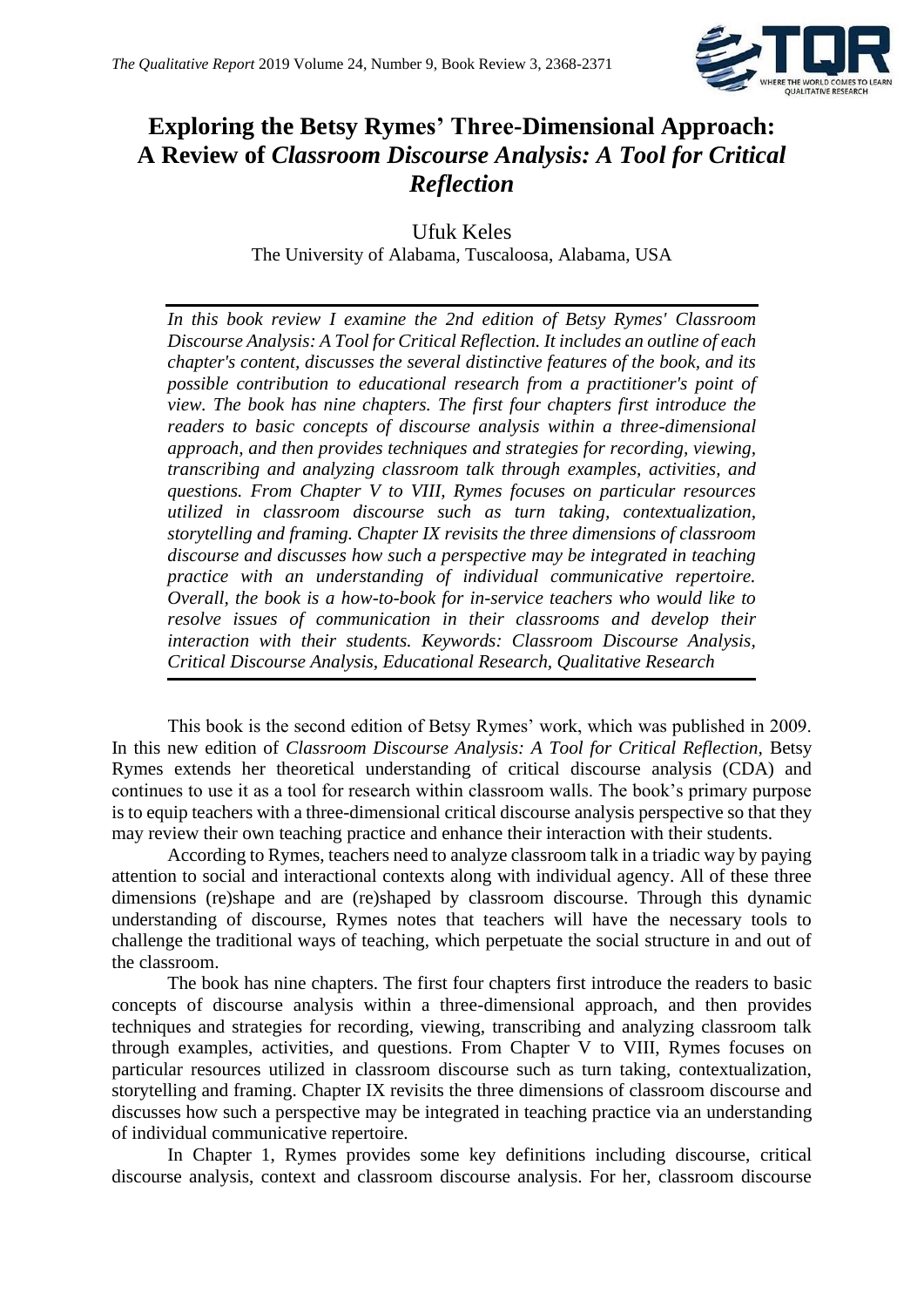analysis is the critical examination of classroom language-in-use in everyday contexts on social, interactional and individual levels. She also introduces the concept of communicative repertoire as a lifelong process of accumulation of habits and norms, which both influences and is influenced by classroom interaction. Focusing on both the teacher's and the students' accrued repertoire may shed light to how certain individuals are not included in the classroom interaction.

In Chapter 2, Rymes offers a three-dimensional approach to discourse analysis: a) social context outside the classroom (societal and institutional norms), b) interactional context of a particular speech event (interactional norms), and c) individual agency (an individual's ability to understand social and interactional norms, and use them to build their own repertoire in new and different ways). For Rymes, social contexts are at play in the background, and form both the teacher's and the students' (inter)actions by framing what and how to do and say things in the classroom through their assumed and/or accepted identities of the self and the others. Despite being moderated by social norms, interactional context may lead to unpredictable directions as a result of individuals' agency to (re)shape the social structures in many creative ways.

As how-to chapters, Chapter 3 and 4 provide teachers with a manual for CDA by utilizing a three-dimensional framework. Chapter 3 caters to the first two phases of data collection. Rymes gives a detailed description of introductory techniques to capture the most important components of classroom interaction for later viewing. These techniques include where to set up the camera so as to maximize data collection in and out of the classroom (social context), and to capture verbal and non-verbal communication (interactional context and individual agency). Chapter 4 focuses on the transcription and data analysis. Rymes introduces transcription conventions and gives an example of how discourse analytical tools can be used to understand the three dimensions of classroom discourse. However, she notes that transcription is a political process in and of itself as researchers make deliberate choices while trimming away some context.

In Chapter 5, Rymes scrutinizes turn-taking patterns by demonstrating how different ways of asking questions and responding to students' answers may result in positive or negative learning outcomes. Therefore, teachers must understand both the traditional and non-traditional turn-taking patterns in classrooms (Initiation-Response-Evaluation / Initiation-Response-Feedback) in light of the three dimensions. Rymes also discusses how early language socialization before school may shape students' turn taking habits in the classroom. In any case of mismatch between the discourse in the house and in the classroom, students may have difficulty in their interactions with their teachers and their peers. Therefore, Rymes advices teachers to have the knowledge of their students' social environment outside the school so that they can develop more inclusive interactional strategies for their students.

Chapter 6 offers teachers some guidelines to analyze in-class contextualization cues, which are non-linguistic features people use to understand how words function (facial expression, pitch, volume, tone of voice, word choice, body position, and etc.). Rymes points out that the structure and the meaning of these cues may differ greatly across communities and according to individual communicative repertoires. Overall, Rymes urges teachers to adopt a cross-cultural lens to avoid, or at least mitigate misunderstandings in the classroom based on different racial, religious, gender, linguistic, and so on backgrounds.

Chapter 7 investigates how narratives contribute to classroom discourse as an interactional resource, which may be used as additional resources by teachers to encourage students' participation. Rymes remarks that students have the opportunity to share their knowledge and experiences while constructing their and others' identities through storytelling. For Rymes, however, different kinds of narratives may be received differently in different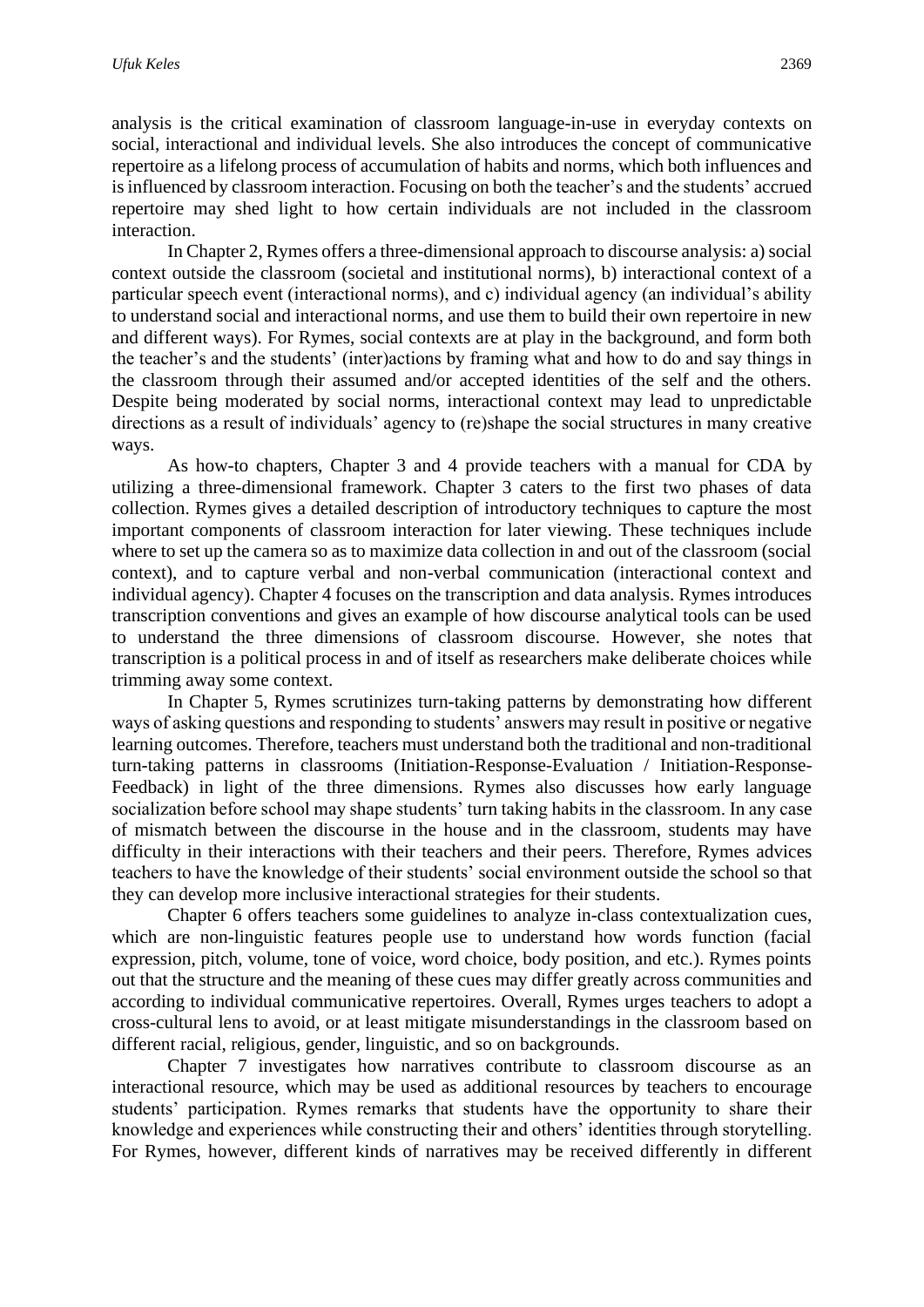classrooms depending on the social contexts. She then details several possible outcomes of specific styles and offers guidelines for the analysis of narratives in classroom transcripts.

Chapter 8 focuses on framing resources. According to Rymes, frames are the social and interactional contexts that influence what and how individuals do or say things. Frames may act as resources for classroom interaction when the students' framings are similar to those of their teacher; otherwise communicational challenges may arise. Therefore, Rymes points to the importance of acknowledging that framing conventions are part of individuals' communicative repertoire, so, they must be carefully analyzed to be able to enhance classroom interaction.

Chapter 9 reviews the three-dimensional approach to classroom discourse analysis along with individual communicative repertoire. Rymes asserts that by analyzing classroom discourse through this framework, teachers may understand their own teaching practice more profoundly, hence, find better ways to enhance interaction in their classroom. CDA provides teachers with the necessary tools to eliminate any potential negative outcome in favor of students so that they can think, say and act more critically without having the fear of being misunderstood, misjudged, and eventually silenced.

The book has several distinctive features. First of all, Rymes is good at incorporating theory into practice. Her three-dimensional approach illuminates every stage of classroom discourse analysis; from data collection to analysis. By understanding the social context, teachers may critically engage with their own practice from an anthropologist's point of view and come to a fuller grasp of the interaction in their classrooms. This realization may then lead to a more mindful reframing of practice including reformulating questions, and having productive dialogues. The carefully selected conversation excerpts help readers engage further with the book, making it an easier read. In short, it may be concluded that the book satisfies the readers both theoretically and practically.

On the whole, this book may be considered as a how-to book for in-service teachers who would like to develop their teaching practice. By recording and viewing their own classrooms, they may understand and diagnose the failing parts of their teaching. Later, they may find alternative ways to resolve such problems by transcribing and analyzing their interaction with students. This book is also a perfect resource for those who believe that action research is an effective way to improve teaching practice. By focusing on the contextual elements of their own styles, values and beliefs, teachers may develop a bottom-up strategy through the guidance of the book. Although Rymes would argue, I believe that the book may still be a valuable resource for self-reflection for teachers even though they do not opt for fully applying the proposed steps. Once being exposed to to-the-point examples and engaging with the carefully selected activities, teachers may still be inspired by Rymes' ideas and suggestions. Additionally, thanks to Rymes' simple yet thorough writing style, the book may also be used as a textbook for teacher education programs. Especially, the questions, activities and further reading suggestions at the end of each chapter makes it an appealing resource for pre-service teachers.

Overall, this is a well-organized book with a compelling yet simple writing style, in which Rymes has successfully incorporated theory and practice. The techniques she proposes are applicable for any content area. On top of all of its strengths lies its being a critical resource for teachers who would like to overcome the constraints of monotonous banking model of education, and who seek ways to raise students with problem solving abilities while at the same time equipping them with intercultural awareness.